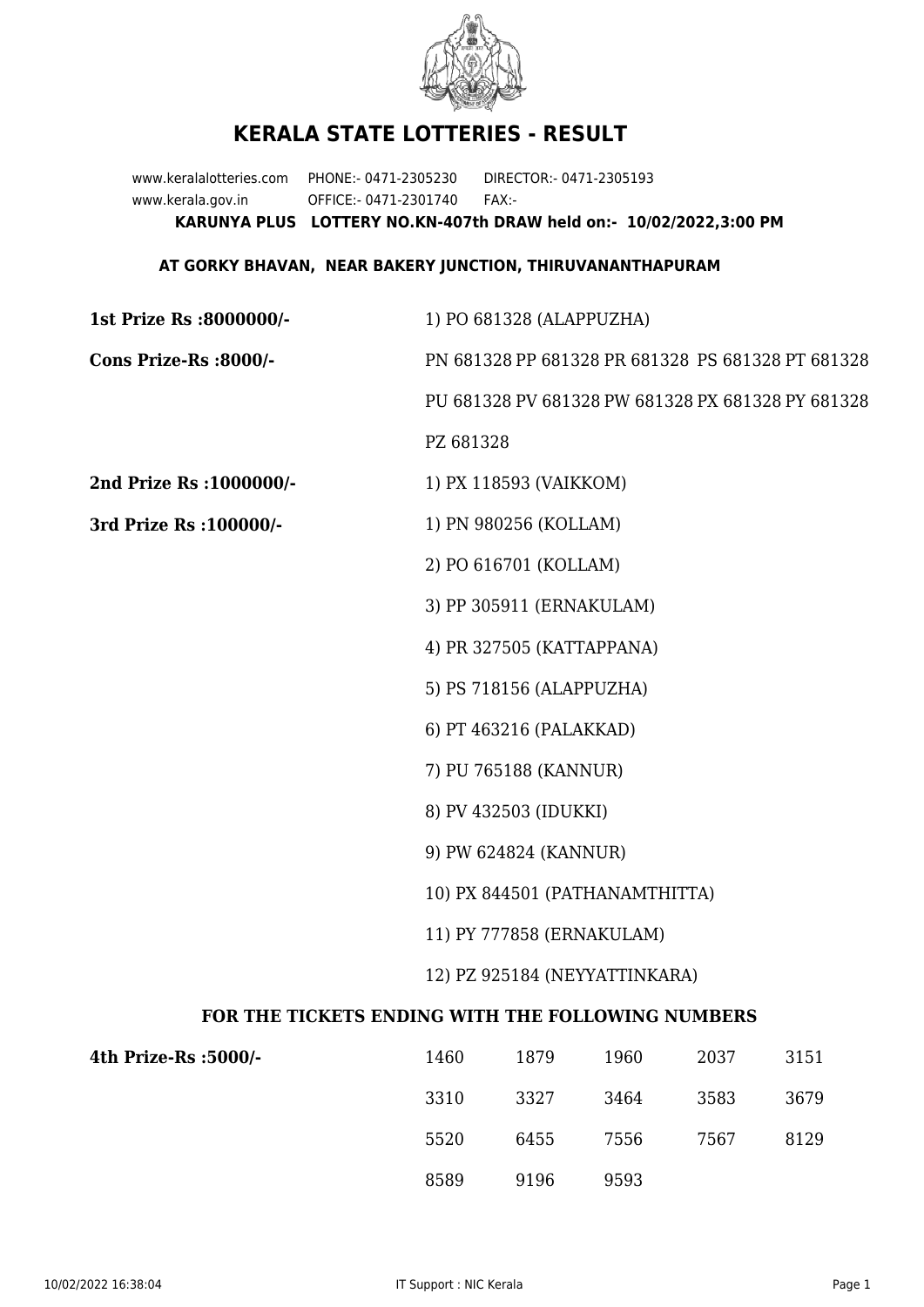| 5th Prize-Rs : 1000/- | 0389 | 0890 | 0906 | 1567 | 2091 |
|-----------------------|------|------|------|------|------|
|                       | 2212 | 2231 | 2404 | 2901 | 3857 |
|                       | 4028 | 4045 | 4308 | 4327 | 4331 |
|                       | 4896 | 4935 | 5217 | 5340 | 5516 |
|                       | 6001 | 6101 | 6590 | 6600 | 6924 |
|                       | 7269 | 7360 | 7787 | 8144 | 8482 |
|                       | 8618 | 8866 | 9034 | 9729 |      |
| 6th Prize-Rs :500/-   | 0005 | 0084 | 0105 | 0260 | 0588 |
|                       | 0780 | 0871 | 0986 | 1162 | 1238 |
|                       | 1255 | 1464 | 1614 | 1667 | 1675 |
|                       | 1824 | 2106 | 2217 | 2402 | 2430 |
|                       | 2477 | 2511 | 2738 | 2875 | 2944 |
|                       | 3025 | 3267 | 3324 | 3356 | 3484 |
|                       | 3569 | 4122 | 4211 | 4382 | 4631 |
|                       | 4719 | 4763 | 4909 | 5244 | 5377 |
|                       | 5389 | 5527 | 5622 | 5664 | 5738 |
|                       | 5839 | 5875 | 5915 | 6083 | 6126 |
|                       | 6203 | 6273 | 6393 | 6928 | 7219 |
|                       | 7334 | 7395 | 7422 | 7478 | 7573 |
|                       | 7720 | 7949 | 8015 | 8043 | 8235 |
|                       | 8237 | 8327 | 8337 | 8343 | 8370 |
|                       | 8909 | 8934 | 8982 | 9276 | 9340 |
|                       | 9501 | 9554 | 9599 | 9666 | 9751 |
| 7th Prize-Rs : 100/-  | 0022 | 0036 | 0057 | 0080 | 0162 |
|                       | 0494 | 0509 | 0601 | 0868 | 1183 |
|                       | 1190 | 1350 | 1444 | 1505 | 1627 |
|                       | 1711 | 1815 | 1884 | 1987 | 2007 |
|                       | 2082 | 2102 | 2115 | 2201 | 2289 |
|                       | 2314 | 2349 | 2407 | 2656 | 2679 |